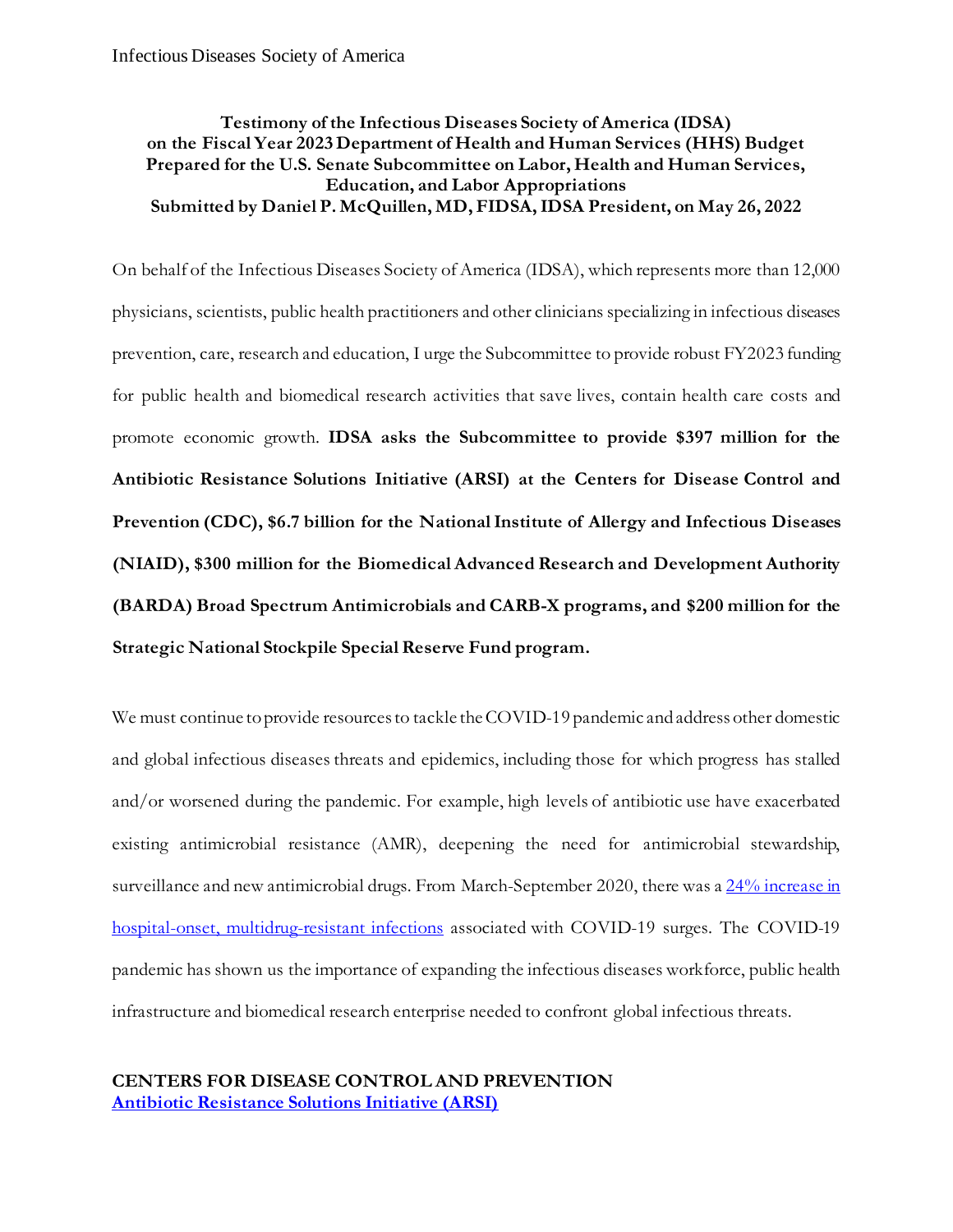**We urge \$397 million in funding for the Antibiotic Resistance Solutions Initiative in FY2023**, the cornerstone of the nation's efforts to detect, prevent, and respond to AMR. The President's budget proposal includes \$197 million in discretionary funding and \$200 million each year in mandatory funding from FY2023-2028 (as part of the larger pandemic preparedness request), for a total of \$397 million in FY2023. Antimicrobial resistance is one of the greatest public health threats of our time. Drug-resistant infections sicken at least 2.8 million each year and kill at least 35,000 people annually in the United States. Antibiotic resistance accounts for direct health-care costs of at least \$20 billion. Infections are a primary or associated cause of death in [50% of patients with cancer,](https://acsjournals.onlinelibrary.wiley.com/doi/full/10.3322/caac.21697) as AMR can make these infections difficult or impossible to treat. Tragically some patients may be cured of their cancer but succumb to a resistant infection which can occur as a result of the effects of chemotherapy. AMR has a [disproportionate impact](https://www.cdc.gov/drugresistance/pdf/Health-Equity-Antibiotic-Resistance-FS-508.pdf) on certain communities due to variance in risk of exposure, susceptibility to infection or treatment received. Rates of several serious antibiotic-resistant infections, including community-associated methicillin-resistant *Staphylococcus aureus* (MRSA) infections, are higher incidence in Black populations. Globally, resistant infections directly caused 1.27 million deaths in 2019 and played a role in 4.95 million deaths. If we do not act now, antibiotic-resistant infections will be the leading cause of death by 2050 and could cost the world \$100 trillion.

Recommended funding would expand antibiotic stewardship across the continuum of care; double state and local grant awards; expand the AR Laboratory Network globally and domestically to strengthen the identification, tracking and containment of deadly pathogens; support AMR research and epicenters; and increase public and health care professional education and awareness. The program is also a critical building block of CDC's public health infrastructure that directly supports broader agency activities, including COVID-19 first responders, foodborne illness pathogen detection, global AMR prevention and surveillance, and responses to sexually transmitted infections and health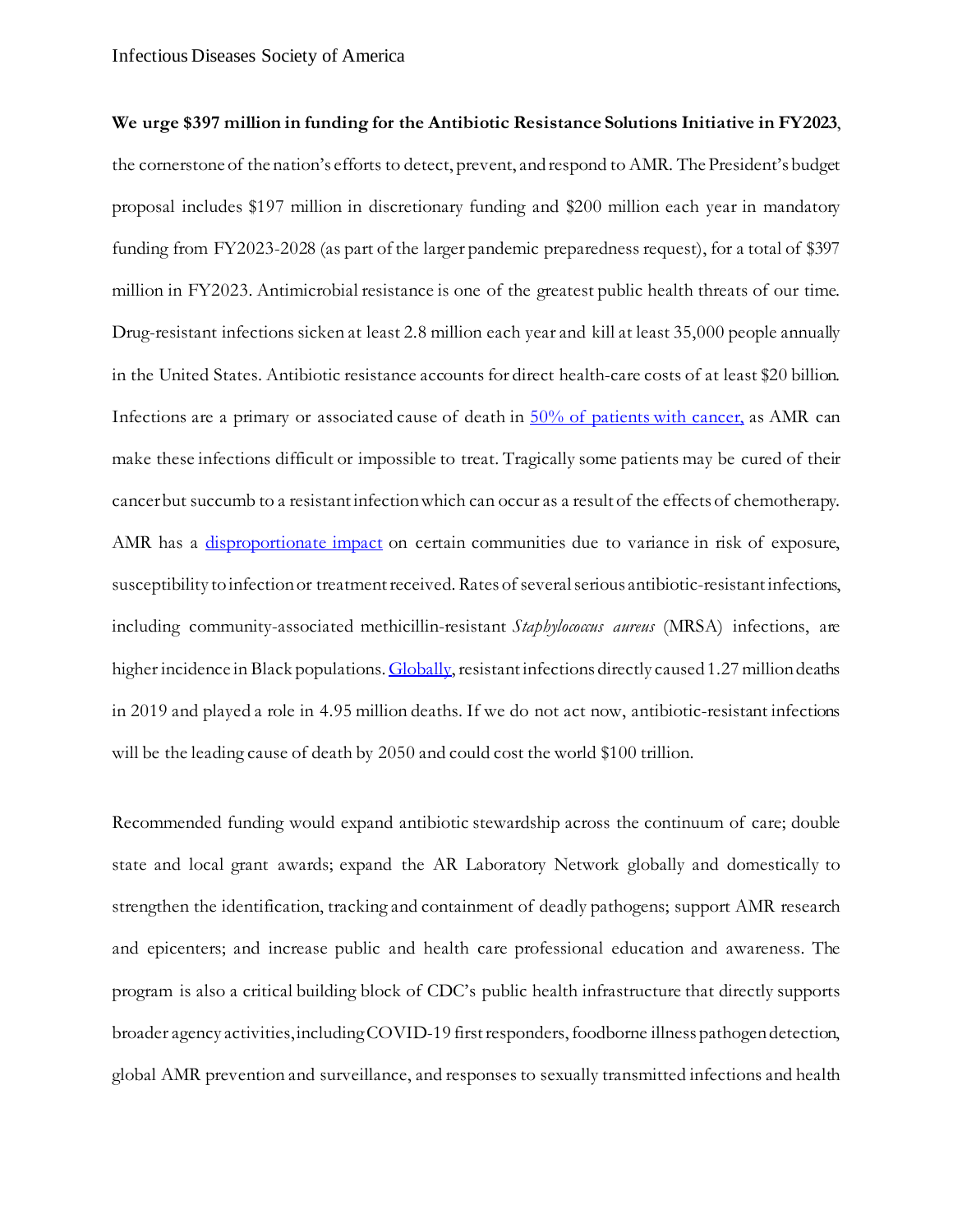care-associated infections.Additional funding in FY2023 is needed to further expand ARSI program activities to effectively address current threats and prepare for future challenges

#### **Advanced Molecular Detection [\(AMD\)](https://www.cdc.gov/amd/index.html)**

FY2023 funding of \$175 million for the AMD program would ensure continued innovation in the detection and tracking of existing and emerging resistant pathogens. Funding would enable federal, state, and local public health laboratories to expand pathogen genomics, sustain partnerships with academic research institutions, and bolster training to ensure integration of genomics into AMR surveillance and response. CDC is in the process of establishing "Centers of Excellence," linking public health agencies and private sector partnerships focused on pathogen genomics and molecular epidemiology. Funding would sustain the Centers of Excellence and support ongoing AMD activities.

## **[National Healthcare Safety Network](https://www.cdc.gov/nhsn/index.html) (NHSN)**

FY2023 funding of \$100 million for the National Healthcare Safety Network (NHSN) will enable the program to meet its current and projected demands. Requested funding is needed to modernize NHSN to alleviate reporting burden and speed access to actionable data, which help measure and drive progress toward optimizing antibiotic use. Increased funding would also provide access to technical support for more than 65,000 staff at health care facilities who use NHSN. The FY2023 Inpatient Prospective Payment System (IPPS) rule included a requirement that hospitals begin reporting antibiotic use and resistance data. which will strengthen emerging resistance threats detection and provide data to evaluate stewardship interventions and inform best practices. Robust NHSN funding is essential to help hospitals comply with this initiative.

### **CDC Center for [Global Health](https://www.cdc.gov/globalhealth/index.html)**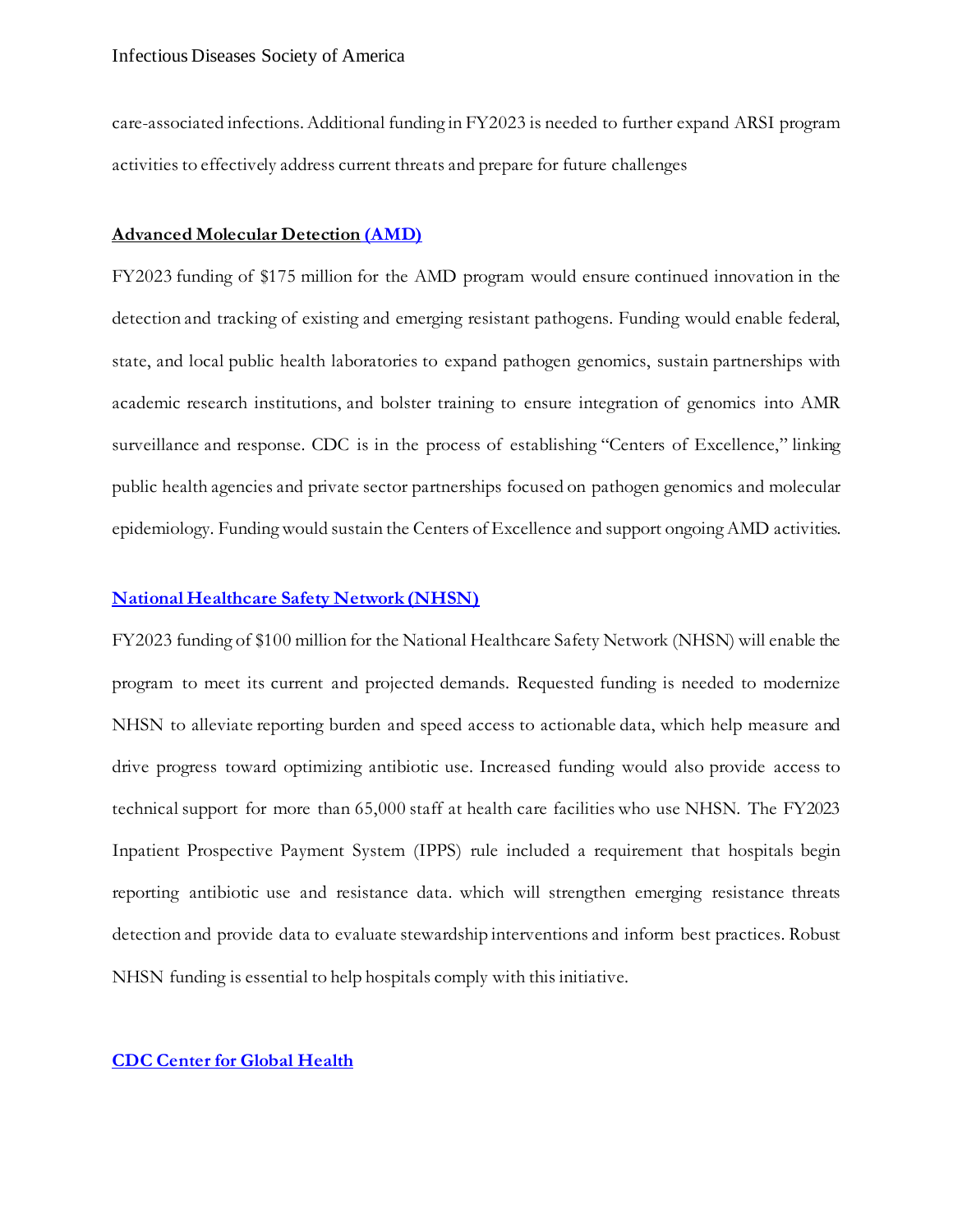IDSA urges the Subcommittee to **provide \$991 million in FY2023 funding, including \$456.4 million for CDC's Division of Global Health Protection.** As highlighted by the COVID-19 pandemic, increased resources for this vital CDC program are needed to improve global capacity to prevent, detect and respond to health threats at their source before international spread. The division works to improve health emergency preparedness and response, enhance infectious disease surveillance systems, strengthen laboratory capacity, train health care workers and disease detectives, provide technical assistance to address AMR, and build and support emergency operations centers in countries with limited public health capacities so that we are less vulnerable.

## **ASSISTANT SECRETARY FOR PREPAREDNESS AND RESPONSE (ASPR) Biomedical Advanced Research and Development Authority (BARDA)**

The BARDA **[Broad Spectrum Antimicrobials](https://www.medicalcountermeasures.gov/barda/cbrn/broad-spectrum-antimicrobials/) program and [CARB-X](https://carb-x.org/)** leverage public/private partnerships to develop products that directly support the government-wide National Action Plan for Combating Antibiotic‐Resistant Bacteria and have been successful in developing new FDA-approved antibiotics. Despite this progress, the pipeline of new antibiotics in development is insufficient to meet patient needs, and \$300 million in funding is needed to accelerate basic and applied research for developing new antibiotics and other products. Additional funding will help prevent a post-antibiotic era in which we lose many modern medical advances that depend upon the availability of antibiotics.

#### **[Project BioShield Special Reserve Fund \(SRF\), Broad Spectrum Antimicrobials](https://www.medicalcountermeasures.gov/barda/cbrn/project-bioshield)**

The Project BioShield SRF is positioned to support the response to public health threats, including AMR. Efforts by BARDA and NIAID have been successful in helping companies bring new antibiotics to market, but those companies struggle to stay in business, and two filed for bankruptcy in 2019. In December 2019, SRF funds supported a contract for a company following approval of its antibiotic and funding is needed to expand this approach to better support the antibiotics market.